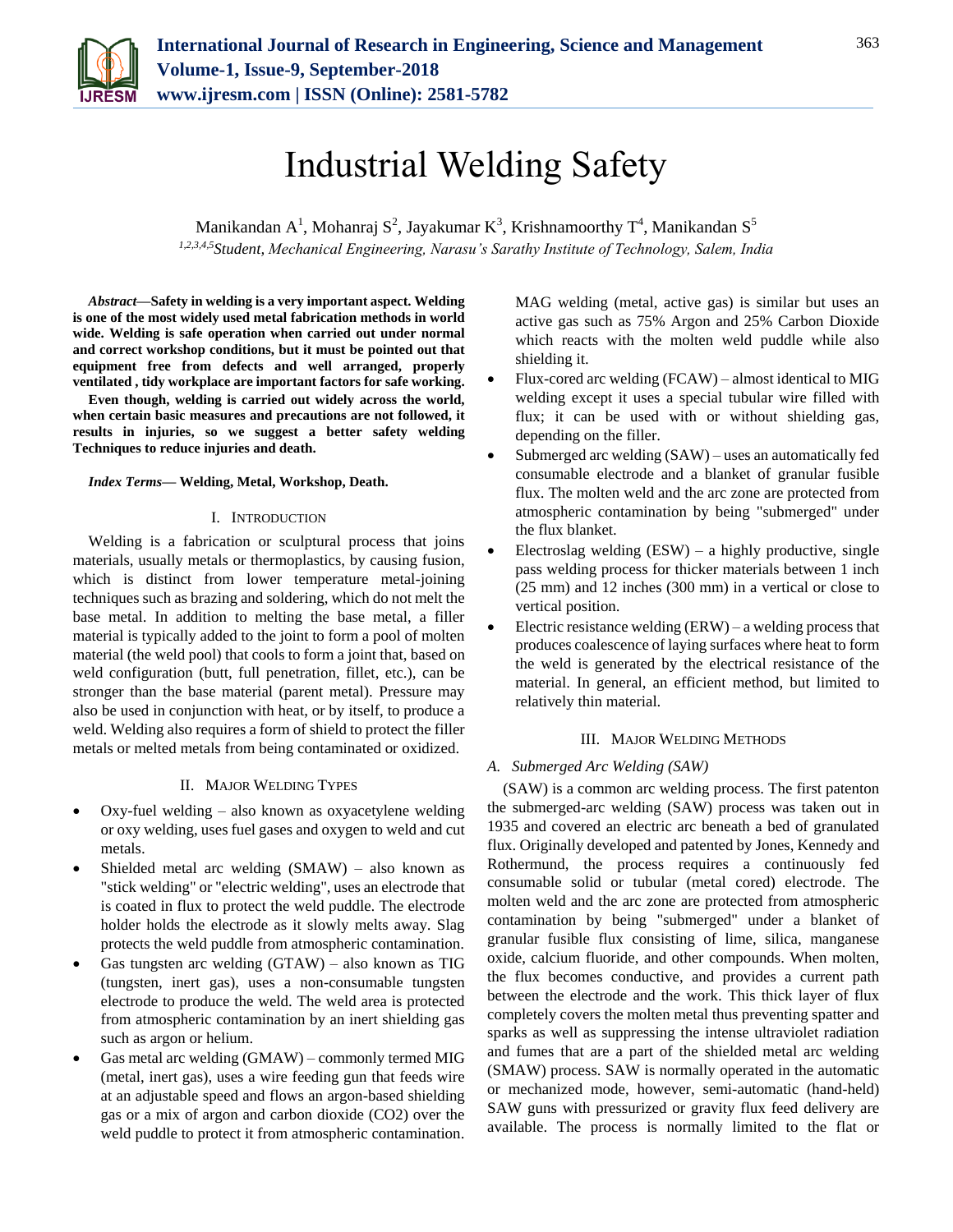

horizontal-fillet welding positions (although horizontal groove position welds have been done with a special arrangement to support the flux). Deposition rates approaching 45 kg/h (100) lb/h) have been reported-this compares to  $\sim$  5 kg/h (10 lb/h) (max) for shielded metal arc welding. Although currents ranging from 300 to 2000A are commonly utilized, currents of up to 5000 A have also been used (multiple arcs).Single or multiple (2 to 5) electrode wire variations of the process exist. SAW strip-cladding utilizes a flat strip electrode (e.g. 60 mm wide x 0.5 mm thick). DC or AC power can be used, and combinations of DC and AC are common on multiple electrode systems. Constant voltage welding power supplies are most commonly used; however, constant current systems in combination with a voltage sensing wire-feeder are available.



Fig. 1. Submerged arc welding

*B. Shielded Metal Arc Welding*



Fig. 2. Shielded metal arc welding

Shielded metal arc welding (SMAW), also known as manual metal arc welding (MMA or MMAW), flux shielded arc welding orinformally as stick welding, is a manual arc welding process that uses a consumable electrode covered with a flux to lay the weld.An electric current, in the form of either alternating current or direct current from a welding power supply, is used to form an electric arc between the electrode and the metals to be joined. The work piece and the electrode melts forming a pool of molten metal (weld pool) that cools to form a joint. As the weld is laid, the flux coating of the electrode disintegrates, giving off vapors that serve as a shielding gas and providing a layer of slag, both of which protect the weld area from

atmospheric contamination. Because of the versatility of the process and the simplicity of its equipment and operation, shielded metal arc welding is one of the world's first and most popular welding processes. It dominates other welding processes in the maintenance and repair industry, and though flux-cored arc welding is growing in popularity, SMAW continues to be used extensively in the construction of heavy steel structures and in industrial fabrication. The process is used primarily to weld iron and steels (including stainless steel) but aluminium, nickel and copper alloys can also be welded with this method.

#### *C. Oxy Fuel Welding*

Oxy-fuel welding (commonly called oxyacetylene welding, oxy welding, or gas welding in the U.S.) and oxy-fuel cutting are processes that use fuel gases and oxygen to weld and cut metals, respectively. French engineers Edmond Fouché and Charles Picard became the first to develop oxygen-acetylene welding in 1903.Pure oxygen, instead of air, is used to increase the flame temperature to allow localized melting of the workpiece material (e.g. steel) in a room environment. A common propane/air flame burns at about 2,250 K (1,980 °C; 3,590 °F), a propane/oxygen flame burns at about 2,526 K  $(2,253 \text{ °C}; 4,087 \text{ °F})$ , an oxyhydrogen flame burns at 3,073 K (2,800 °C; 5,072 °F), and an acetylene/oxygen flame burns at about 3,773 K (3,500 °C; 6,332 °F). Oxy-fuel is one of the oldest welding processes, besides forge welding. In recent decades it has been obsolesced in almost all industrial uses due to various arc welding methods offering more consistent mechanical weld properties and faster application. Gas welding is still used for metal-based artwork and in smaller home based shops, as well as situations where accessing electricity (e.g., via an extension cord or portable generator) would present difficulties. In oxyfuel welding, a welding torch is used to weld metals. Welding metal results when two pieces are heated to a temperature that produces a shared pool of molten metal. The molten pool is generally supplied with additional metal called filler. Filler material depends upon the metals to be welded.



## *D. Gas Tungsten Arc Welding*

 Gas tungsten arc welding (GTAW), also known as tungsten inert gas (TIG) welding, is an arc welding process that uses a non-consumable tungsten electrode to produce the weld. The weld area and electrode is protected from oxidation or other atmospheric contamination by an inert shielding gas (argon or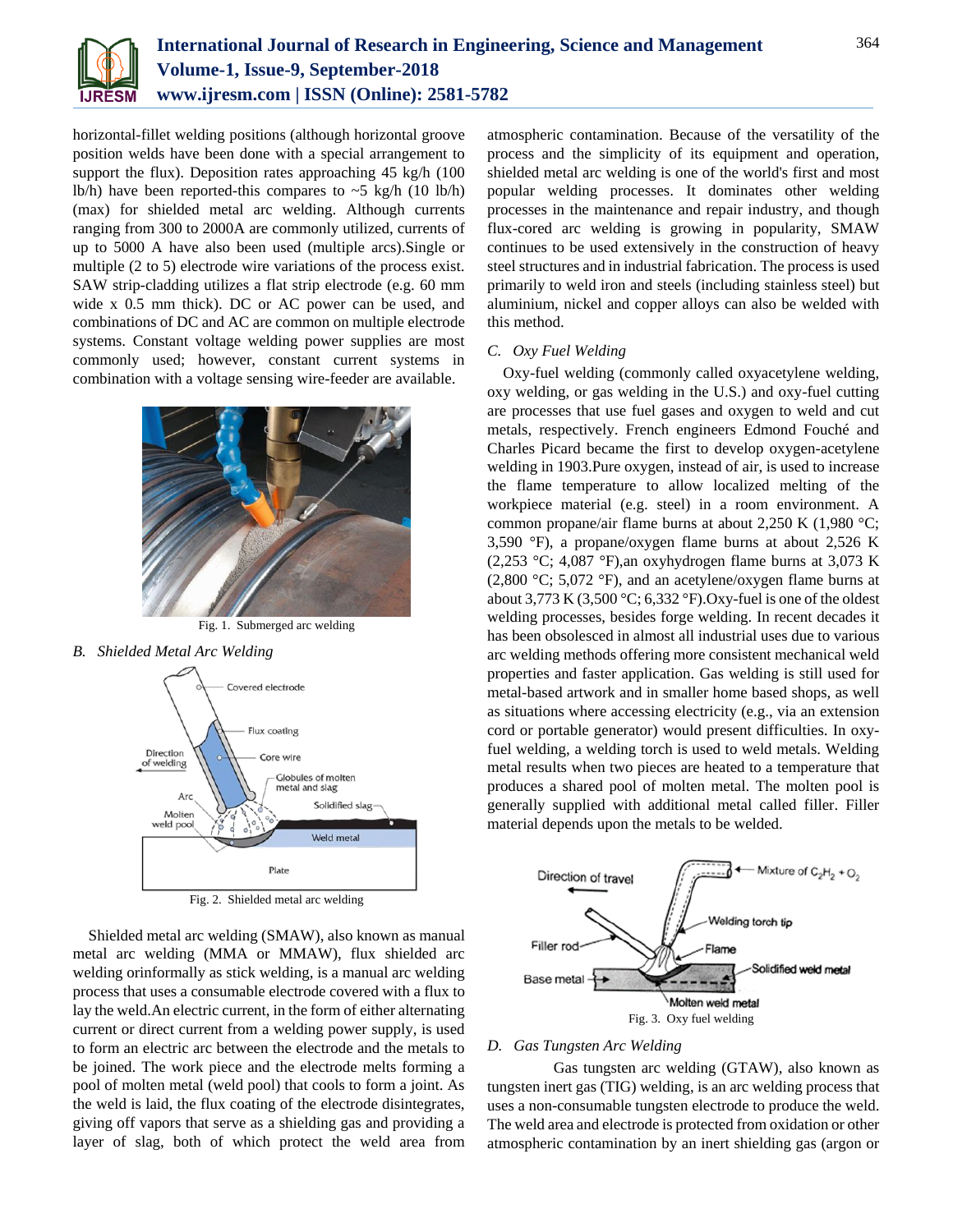

helium), and a filler metal is normally used, though some welds, known as autogenous welds, do not require it. A constantcurrent welding power supply produces electrical energy, which is conducted across the arc through a column of highly ionized gas and metal vapors known as a plasma. GTAW is most commonly used to weld thin sections of stainless steel and non-ferrous metals such as aluminum, magnesium, and copper alloys. The process grants the operator greater control over the weld than competing processes such as shielded metal arc welding and gas metal arc welding, allowing for stronger, higher quality welds. However, GTAW is comparatively more complex and difficult to master, and furthermore, it is significantly slower than most other welding techniques. A related process, plasma arc welding, uses a slightly different welding torch to create a more focused welding arc and as a result is often automated.



## *E. Gas Metal Arc Welding*

 Gas metal arc welding (GMAW), sometimes referred to by its subtypes metal inert gas (MIG) welding or metal active gas (MAG) welding, is a welding process in which an electric arc forms between a consumable wire electrode and the work piece metal(s), which heats the work piece metal(s), causing them to melt and join. Along with the wire electrode, a shielding gas feeds through the welding gun, which shields the process from contaminants in the air. The process can be semiautomatic or automatic. A constant voltage, direct current power source is most commonly used with GMAW, but constant current systems, as well as alternating current, can be used. There are four primary methods of metal transfer in GMAW, called globular, short-circuiting, spray, and pulsedspray, each of which has distinct properties and corresponding advantages and limitations. Originally developed in the 1940s for welding aluminium and other non-ferrous materials, GMAW was soon applied to steels because it provided faster welding time compared to other welding processes. The cost of inert gas limited its use in steels until several years later, when the use of semi-inert gases such as carbon dioxide became common. Further developments during the 1950s and 1960s gave the process more versatility and as a result, it became a highly used industrial process. Today, GMAW is the most common industrial welding process, preferred for its versatility, speed and the relative ease of adapting the process to robotic automation. Unlike welding processes that do not employ a shielding gas, such as shielded metal arc welding, it is rarely

used outdoors or in other areas of moving air. A related process, flux cored arc welding, often does not use a shielding gas, but instead employs an electrode wire that is hollow and filled with flux.



## IV. MAJOR WELDING INJURIES

- *A. See the Danger*
- Injuries to the eyes are among the most common concerns:
- Welder's flash, arc eye or flash burn caused by Ultraviolet (UV) and Infrared (IR) light (radiation) from the welding arc. UV affects the eye like a bad sunburn, but you probably won't notice for a couple of hours. IR feels like intense heat as it scorches the retina and eventually causes cataracts. Radiation exposure is painful, will cost you a doctor's visit and workdays.
- Sparks and hot metal drops/particles saturating the air
- Improper head distance from welders arc.



## *B. Hear the Danger*



Fig. 7. Hearing the danger

 If you can't hear the guy standing next to you talking, then your ears and hearing may be vulnerable to common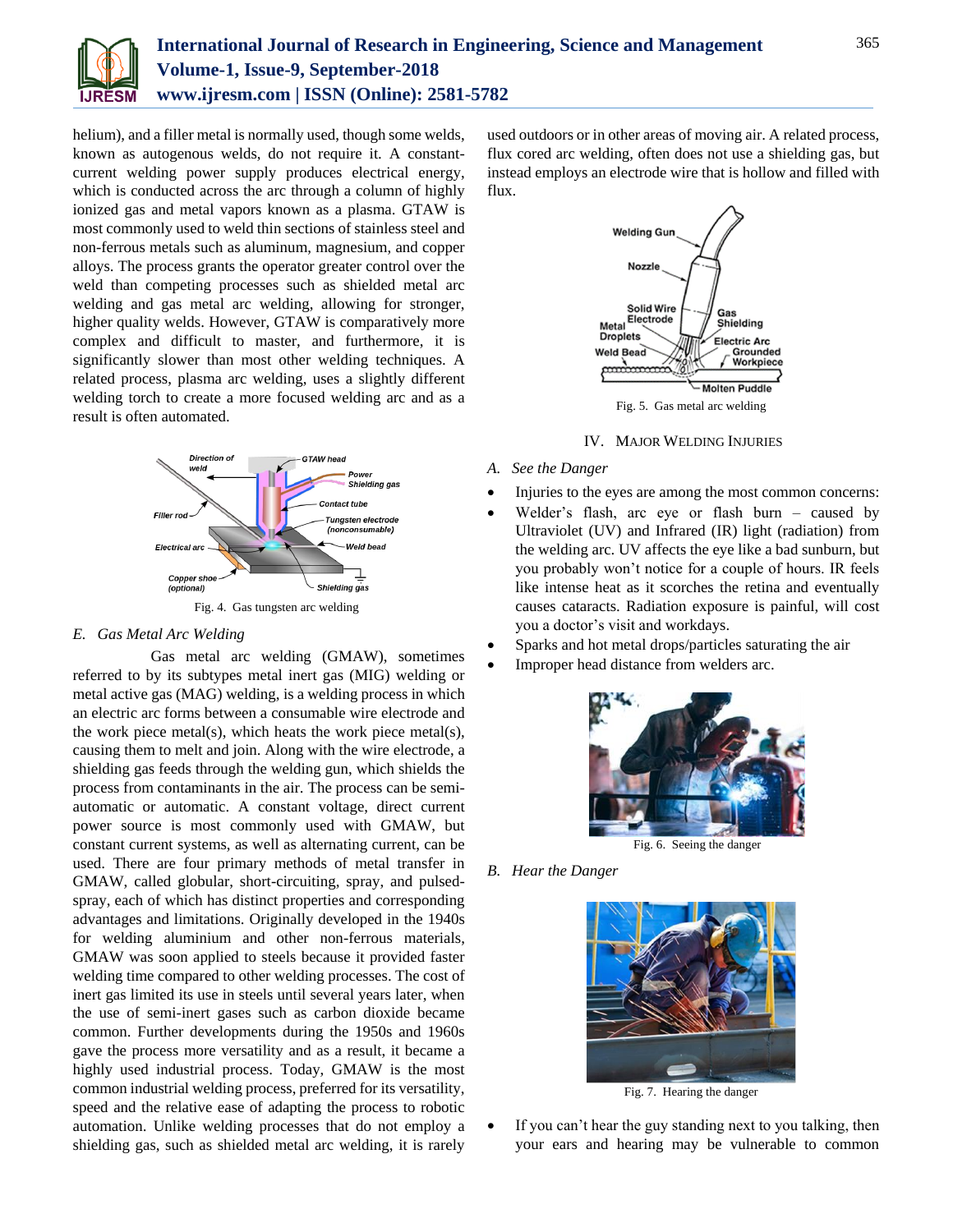welding injuries:

- Flying debris and particles- penetrate and attack the ear canals
- Excessive noise (above 85 decibels averaged during 8-hour workday). That's about as loud as a bull-dozer idling.
- Ultra high-pitched, sustained noise damages the eardrums and inner ear.
- Possible hearing loss
- *C. A Nose for Trouble*
- Inhaling toxic fumes from welding, such as paint, solvent residue and smoke.
- Inhaling chemicals like Manganese, found in welding rods, electrodes and wire.
- Causes a debilitating illness known as "Welder's Parkinson's."
- Chronic respiratory illnesses, due to inhaling metallic or mineral particles, such as iron oxide.
- Disorientation



Fig. 8. Nose for trouble

## V. WELDING INJURIES REDUCTION METHODS

- Provide enough ventilation wherever gas welding, cutting, and heating operations are performed. Proper ventilation will protect the operator from the evolving noxious fumes and gases.
- Protect against eye injury, mechanical injury, or other mishaps. Wear safety glasses with side shields when you are in any work area.
- Wear clean, fire-resistant, protective clothing. Some operations produce sparks and spatter. Protect all skin areas from sparks or spatter. Avoid spark and spatter traps by wearing a jacket with no pockets, and pants with no cuffs.
- Do not bring gas cylinders into confined areas
- Do not leave gas equipment in confined areas when not in use
- Cylinders, if mishandled, can rupture and violently release gas. Handle all cylinders with care. Misuse can cause injury or death.
- Use suitable hand trucks or racks for moving cylinders.
- Unless in use, cylinder valves should be kept closed at all times. This will prevent accidental release of gas.
- When manually lifting cylinders, do not raise them by the valve-protection cap. The cap may accidently and suddenly

come loose. The cylinder may fall and rupture.

- Never use slings or electromagnets for lifting and transporting cylinders. Use a cradle or suitable platform when transporting them by crane or derrick.
- Never let the recessed top of a cylinder become filled with water, or be used as a place for tools. Nothing should interfere with quick closing of the cylinder valve, or possibly damage the fusible plugs or other safety-relief devices in the cylinder head.
- Never use any cylinder, full or empty, as a roller or support. The cylinder walls may be damaged and result in rupture or explosion.
- Never transfer any gas from one cylinder to another or attempt to mix any gases in a cylinder. Any attempt to transfer or mix gases could result in a cylinder rupture or explosion.
- Cylinders should not be placed where they might become part of an electrical circuit. They must never be used as a grounding connection. Accidental arcing could cause a local defect (arc-burn) which could lead to eventual cylinder rupture.
- Store all gas cylinders in a separate, dry, well-ventilated room. Do not let full or empty cylinders stand around and clutter up work areas. They may interfere with operations, and they may be subjected to damage. Do not drop stub ends of welding rods on the floor. Put them in a suitable container. Aside from the fire hazard created by carelessly dropped stub ends, a serious fall might result from stepping on them. A container partly filled with water and within easy reach is a good place to dispose of these short ends.
- Bushings in castings should be either removed or securely fastened in place before heating the casting. Bronze bushings expand more than cast iron when heated. Besides the possibility of damaging the bushing if left in place, the greater expansion may cause it to fly out, unexpectedly. If the bushing cannot be removed, it should be securely fastened in place. Bolting large washers or pieces of plate over the ends of the bushing is a suit-able method.

## VI. RESULTS

## *A. Good Housekeeping*

Good housekeeping, especially the removal of combustible materials, is essential.

## *B. Gas*

If you can smell gas – don't light any gas torches or use electric welding equipment, but don't rely wholly on your sense of smell to warn you.

## *C. Eye Protection*

Wear eye protection and cover bare skin.

## *D. Hot Surfaces*

Mark hot surfaces as such. Better still, assume everything is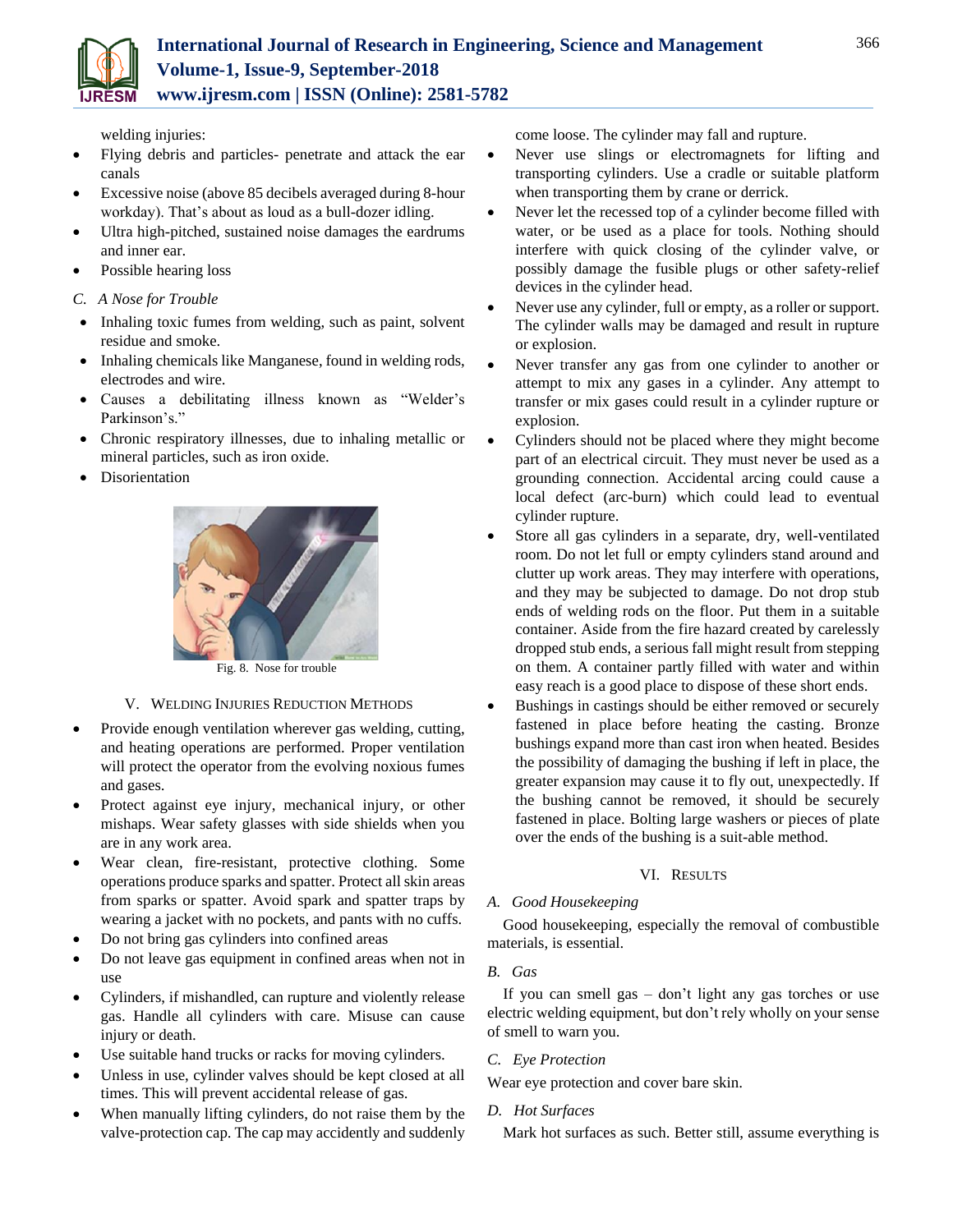

#### hot.

## *E. First Aid*

In addition to standard training, first-aiders in welding situations should know about the symptoms of electric shock, arc flash and the consequences of exposure to heated coatings on metals (e.g. when galvanized metal is welded).

## *F. Safety Equipment and Clothing*

Safety equipment is a must when welding. Start with gauntlet-style welding gloves that are dry and water resistant with no holes or tears, a welding helmet and either a heavy cotton shirt or a jacket made specifically for welding. Wear heavy boots and pants that cover the tops of the boots. Make sure you are not wearing loose or long pieces of clothing. When welding in a confined space, use a welding helmet with forced air or use respirators. Respirators should be applicable and suitable for the purpose intended. Depending on the type of respirator, the employee may have to be fit-tested as well. This requires a medical evaluation.

## *G. Secure Your Surroundings*

Make sure your surroundings are safe and secure. Remove flammable material from the work space, including paper, clothing, combustible items and liquids. Frequently check that all wires and electrical circuits are functioning and not damaged. Any damaged electrical outlets or wires must be tagged and replaced before returning them to work. Turn off and disconnect all equipment when not in use, out of service or damaged.

#### VII. CONCLUSION



Fig. 9. Provide proper gas lines



Fig. 10. Wear proper welding uniform



Fig. 11. Provide underground electric cables



Fig. 12. Provide first aid kit on every welding areas



Fig. 13. Provide fire extinguisher in every welding areas



Fig. 14. Provide safety signs in all over industry

#### **REFERENCES**

- [1] "Report on a Danish Investigation into the Health and Working Environment of Arc Welders", Welding in the World, Vol. 10, Nos. 3 and 4, 1972.
- [2] "Occupational Safety and Health Standards" Code of Federal Regulations Title 29 - Part 1910, U.S. Dept. of Labor. Available from the Superintendent of Documents, U.S. Printing Office, Washington, DC.
- [3] "Safety in Welding, Cutting, and Allied Processes," ANSI Z49.1 American Welding Society, Miami, FL.